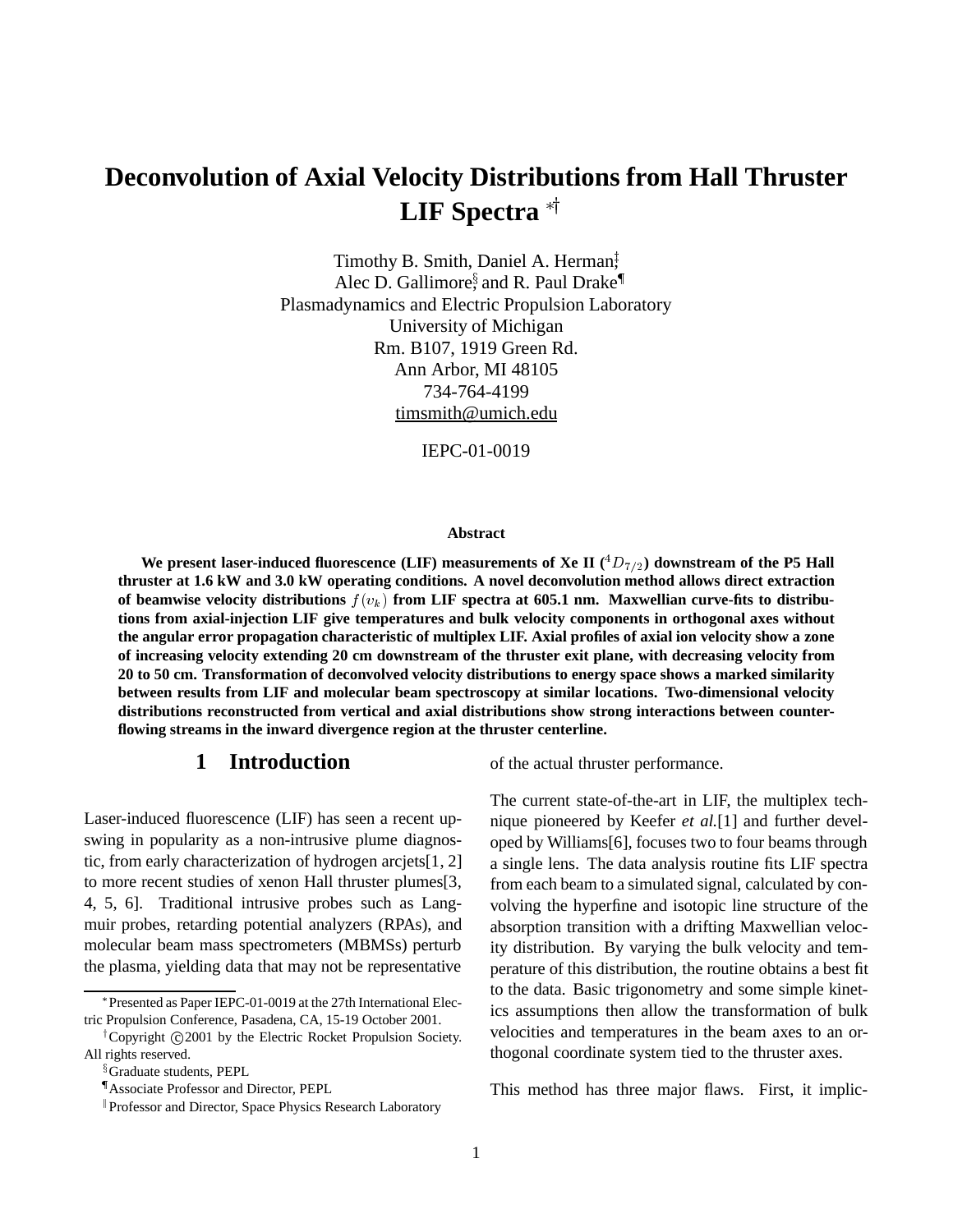itly assumes that the interrogated species population is at equilibrium. This equilibrium assumption grows increasingly unwarranted as we approach the ion creation zone. Furthermore, recent measurements at the centerline of a Hall thruster<sup>[6]</sup> suggest the presence of counterstreaming plasmas, with at least two distinct populations. Clearly, a single Gaussian is a poor fit to these, more complex, velocity distributions.

Second, the small laser beam convergence angles required by the multiplex method can cause significant errors in transforming bulk velocities to an orthogonal coordinate system. Consider the beam propagation and orthogonal axes shown in Fig. 1, where the "axial" beam enters downstream of the lens center at an angle  $\alpha$  from the vertical beam. In this case, the true axial velocity



Figure 1: Beam and thruster orthogonal axes.

component  $u_x$  can be transformed from the vertical velocity  $u_z$  and the "axial" velocity  $u_a$  by

$$
u_x = \frac{u_a - u_z \cos \alpha}{\sin \alpha}.
$$
 (1)

Not only does this mean that random error in beamwise velocities is multiplied by  $1/\sin \alpha$ , but the proportional error with respect to angular error is

$$
\frac{1}{u_x}\frac{\partial u_x}{\partial \alpha} = \frac{u_z}{u_x} - \cot \alpha.
$$
 (2)

Thus, both velocity errors and angular errors diverge rapidly at small angles. For instance, at  $\alpha = 10^{\circ}$  , independant 2% random errors in  $u_z$  and  $u_a$ , combined with a 2% bias in angular measurement, result in a 20% error in the calculated axial velocity  $u_x$ .

Finally, in order to transform the temperature from beam axes to an orthogonal coordinate system, we must assume statistical independance of the axial and vertical velocity distributions; *i.e.*  $f(x, z) = f<sub>x</sub>(x) f<sub>z</sub>(z)$ . Any tilting of the two-dimensional velocity distribution contours with respect to the thruster axes makes this assumption invalid.

We have developed an approach that addresses all three of these problems with the multiplex method. Since the LIF signal is a convolution of a known line structure and an unknown velocity distribution, it follows that the velocity distribution along a given line of sight can be deconvolved from a LIF signal along that line of sight. We have developed a simple, Fourier-transform deconvolution method for this purpose, which sidesteps the assumption of equilibrium. Instead of using the multiplex setup illustrated in Fig. 1, we have conducted experiments in which we injected the laser beam directly along the thruster orthogonal axes. We will refer to such measurements along the thruster axis as "axialinjection LIF" and in the horizontal plane as "lateralinjection LIF". Deconvolution of direct axial-injection and lateral-injection LIF spectra returns axial and lateral velocity distributions. When appropriate, Maxwellian curve-fits to these distributions directly provide lateral and axial bulk velocities and temperatures.

We performed two sets of axial-injection LIF measurements from 1 mm to 50 cm downstream of the exit plane of the P5 Hall thruster over three separate days. All experiments were performed in the large vacuum test facility (LVTF) at the University of Michigan's Plasmadynamics and Electric Propulsion Laboratory (PEPL).

## **2 Theory**

### **2.1 Laser Induced Fluorescence**

LIF is the incoherent emission of photons from an excited state (electronic in the case of xenon or other monatomics) populated by the absorption of photons from the laser. Usually, absorption of photons at one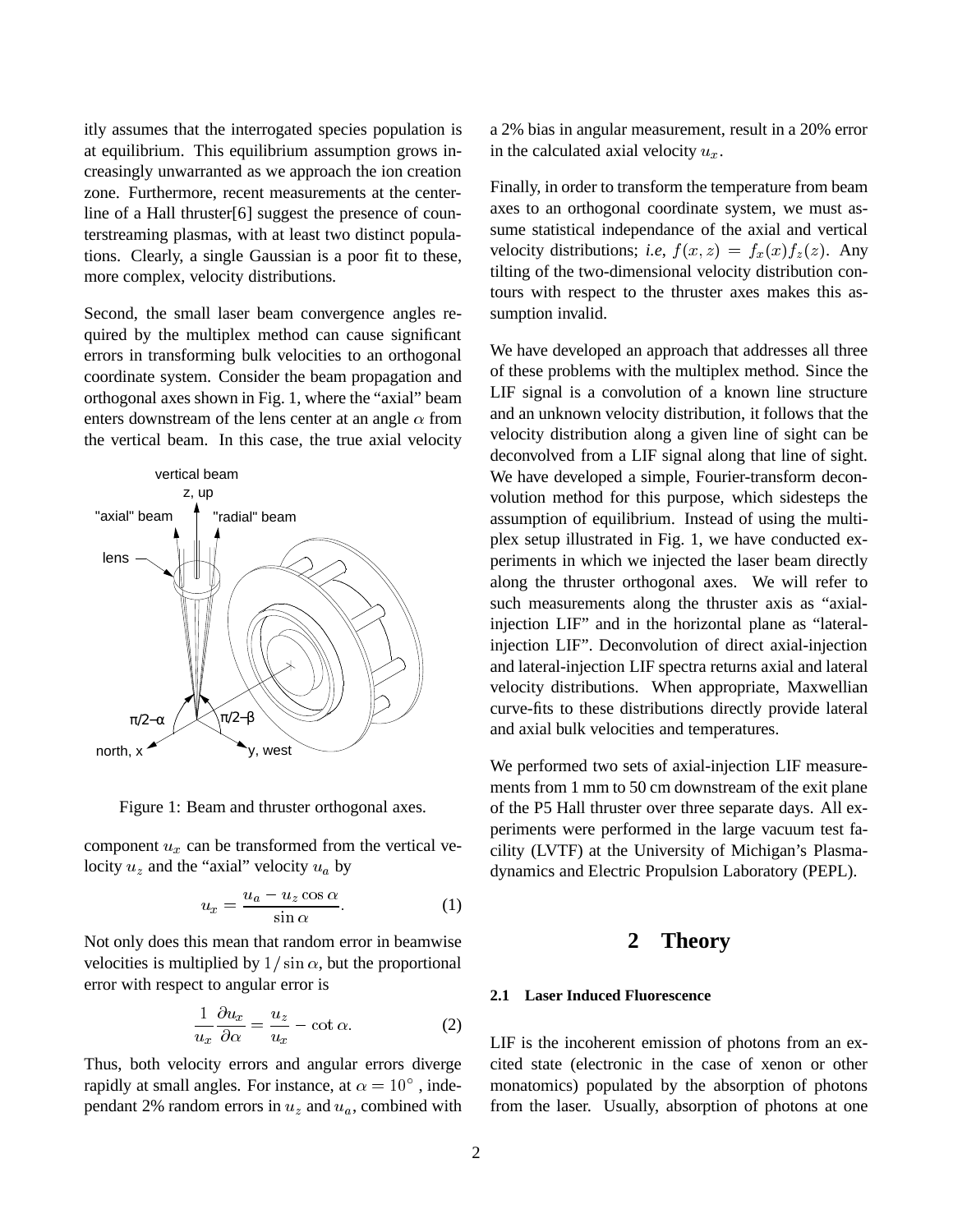wavelength results in emission at several allowed wavelengths.

A single particle of the absorbing species will "see" the frequency of an incoming photon shifted by the relative motion of the particle in the direction of the photon. If the particle is moving toward the photon source, it "sees" a bluer (*i.e.*, higher-frequency) photon than a stationary particle would. This Doppler effect appears as a shift in the resonant frequency  $\nu<sub>o</sub>$  as the laser is scanned over a very short frequency range. The change in photon frequency  $\Delta \nu$  for a particle with velocity  $\vec{v}$  passing through a light beam of wave vector  $\vec{k}$  is

$$
\Delta \nu_D = -\vec{k} \cdot \vec{v}/2\pi. \tag{3}
$$

 $-2$ 

Singly ionized xenon, Xe II, is the dominant species in Hall thruster plumes. Xe II has natural absorption/emission transitions throughout the visible spectrum. This series of tests used 605.1 nm light to drive the  $5d^4D_{7/2} - 6p^4P_{5/2}^0$  absorption and collected emission from the  $6s^4P_{5/2} - 6p^4P_{5/2}^0$  transition at 529.2 nm.

#### **2.2 Fluorescence Lineshape Model**

There are nine stable isotopes of xenon, seven of which have natural abundances greater than one percent. Each of these isotopes has a slightly different term energy at a given energy level. This energy difference results in isotopic splitting.

The two isotopes with an odd atomic mass,  $129$ Xe and  $131$ Xe, have a non-zero nuclear spin quantum number  $I$ , resulting in hyperfine splitting of the atomic energy levels. This hyperfine structure (hfs) is considerably broader than the isotopic structure, and provides most of the  $5d^4D - 6p^4P^0$  transition's characteristic shape. The lighter isotope, <sup>129</sup>Xe, has  $I = 1/2$ , while <sup>131</sup>Xe has  $I = 7/2$ . The total angular momentum quantum number <sup>F</sup> takes values

$$
F = I + J, I + J - 1, \dots, |I - J| \tag{4}
$$

where  $J$  is the total electronic angular momentum [7]. Figure 2 shows the fine structure and hyperfine splitting for the  ${}^4P_{5/2} - {}^4D_{7/2}$  line.



(b) Hyperfine structure of 605.1 nm absorption line.

Figure 2: Fine and hyperfine structure of Xe II LIF.

The extra term energy due to hfs is given by

$$
E_{hfs} = A\frac{C}{2} + BD,\t\t(5)
$$

where A is the nuclear magnetic dipole interaction constant, <sup>B</sup> is the nuclear electric quadrupole interaction constant, and the terms

$$
C = F(F + 1) - I(I + 1) - J(J + 1) \tag{6}
$$

and

$$
D = \frac{(3C/4)(C+1) - I(I+1)J(J+1)}{2I(2I-1)J(2J-1)}
$$
(7)

contain the nuclear spin-orbit interactions. The transition rule for hyperfine splitting is  $\Delta F \equiv F - F' =$  $[0, \pm 1]$ , where F is the upper and F' is the lower state's total angular momentum quantum number. (The zerozero transition is forbidden,  $F = 0 \nleftrightarrow F' = 0.$ ) The relative intensity of each hyperfine component is given for a  $J \rightarrow J - 1$  transition by [8]

$$
I(F \to F - 1) \propto \frac{P(F)P(F - 1)}{F} \tag{8}
$$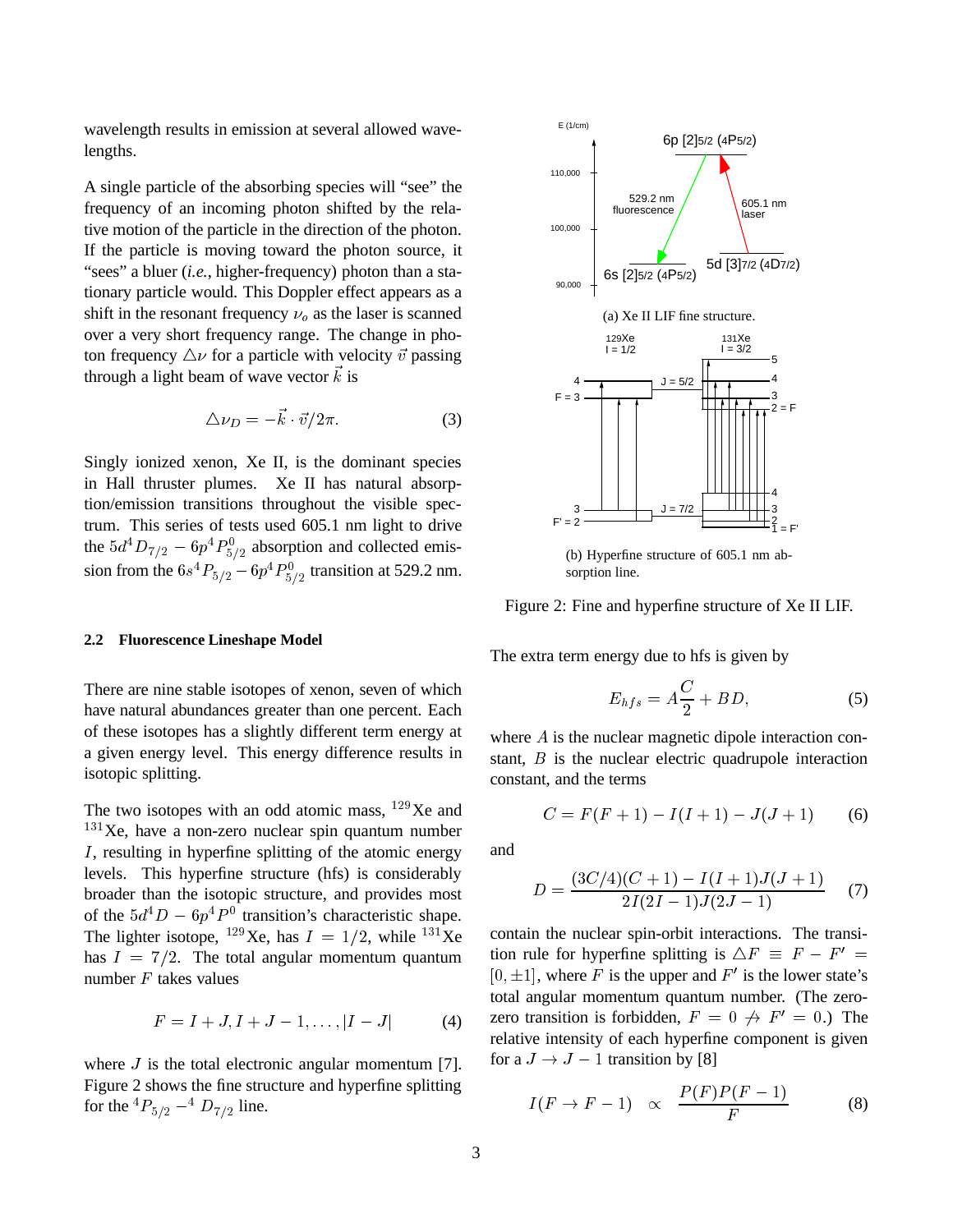$$
I(F \to F) \propto \frac{(2F+1)}{F(F+1)} P(F) Q(F) \quad (9)
$$

$$
I(F - 1 \to F) \propto \frac{Q(F)Q(F - 1)}{F} \tag{10}
$$

where  $P(F) = (F + J)(F + J + 1) - I(I + 1)$  and  $Q(F) = I(I + 1) - (F - J)(F - J + 1).$ 

This model uses published isotopic shifts and hyperfine structure constants for the Xe II  ${}^4P_{5/2}$  and  ${}^4D_{7/2}$  energy levels[9].

For the isotopes with even mass numbers (i.e., without hfs), the line intensity  $p_i$  is linearly proportional to the naturally-occurring abundance for each isotope. The line intensities of  $^{129}$ Xe and  $^{131}$ Xe are linearly proportional to the product of the isotopic abundance and the relative intensity of the hyperfine components.

#### **2.3 LIF spectrum convolution**

Blurring or broadening of an object function  $o(x)$  by a spread function  $s(x)$  can be expressed as a convolution integral  $i(x)$  of the form [10]

$$
i(x) = \int_{-\infty}^{\infty} s(x - x')o(x') dx'.
$$
 (11)

If we denote convolution by the symbol  $\otimes$ , Eqn. 11 becomes

$$
i(x) = s(x) \otimes o(x) \tag{12}
$$

with the useful properties of commutivity and distributivity with respect to addition,

$$
i_N(x) = \left[\sum_{j=1}^N s_j(x)\right] \otimes o(x) = \sum_{j=1}^N \left[s_j(x) \otimes o(x)\right].
$$

The conventional method of modeling line broadening around a line center  $\nu_0$  convolves a Cauchy distribution  $l(\nu)$  with a Gaussian  $g(\nu)$  into a Voigt profile[11]

$$
i(\nu) = l(\nu) \otimes g(\nu), \tag{14}
$$

where the "natural" broadening

$$
l(\nu) = \frac{A_{ij}}{4\pi^2 [(\nu - \nu_o)^2 + (A_{ij}/4\pi)^2]} \tag{15}
$$

is controlled by the transition's lifetime  $A_{ij}$ , while the Doppler broadening

$$
g(\nu) = \frac{1}{\nu_o} \left(\frac{mc^2}{2\pi kT}\right)^{1/2} \exp\left(-\frac{mc^2}{2kT} \left[\frac{\nu - \nu_o}{\nu_o}\right]^2\right)
$$
(16)

is caused by a Maxwellian velocity distribution with a temperature  $T$ . The Xe II absorption spectrum of an equilibrium plasma resolved by LIF at 605.1 nm is the the sum of  $N = 17$  such lines,

$$
i_N(\nu) = C \sum_{j=1}^{17} p_j i_j(\nu)
$$
 (17)

where  $p_i$  is the intensity for each line j,  $i_j(\nu)$  is the Voigt profile given by Eqn. 14, and  $\mathcal C$  is a constant representing a whole series of unknowns, including plasma density, collection solid angle, monochromator throughput, photomultiplier tube efficiency, output current-tovoltage amplification and analog-to-digital converter range. The center for each line is given by

$$
\nu_j = \nu_o + \Delta \nu_{\text{hfs}} + \Delta \nu_{\text{is}} + \Delta \nu_D, \tag{18}
$$

where  $\nu_o = (E' - E'')/h$  is the frequency associated with the upper and lower electronic state energies  $E'$  and  $E''$ ,  $\nu$ <sub>hfs</sub> =  $(E'_{\text{hfs}}-E''_{\text{hfs}})/h$  is the frequency shift caused by the hyperfine term energies  $E'_{\text{hfs}}$  and  $E''_{\text{hfs}}$  given by Eqn. 5,  $\Delta \nu_{\rm is}$  is the isotopic shift for the transition[9], and  $\Delta \nu_D$  is the Doppler shift given by Eqn. 3.

Nonequilibrium plasmas, of course, do not necessarily have Maxwellian velocity distributions. A more general model of the LIF spectrum for an arbitrary velocity distribution  $f(v)$  is given by

$$
i(\nu) = C \sum_{j=1}^{N} p_j l_j(\nu) \otimes f(v/\lambda_o)
$$
 (19)

where  $p_i$  is the intensity,  $l_i$  is a naturally-broadened lineshape around each of N hyperfine and isotopic lines, and  $\lambda_0$  is the transition wavelength. A perfectly cold (*i.e.*, naturally-broadened), stationary distribution, where  $f(v) = \delta(v)$ , then gives the LIF spectrum

$$
c(\nu) = C \sum_{j=1}^{N} p_j l(\nu) \tag{20}
$$

so that the Voigt profile becomes

$$
i_N(\nu) = c(\nu) \otimes f(v/\lambda_o). \tag{21}
$$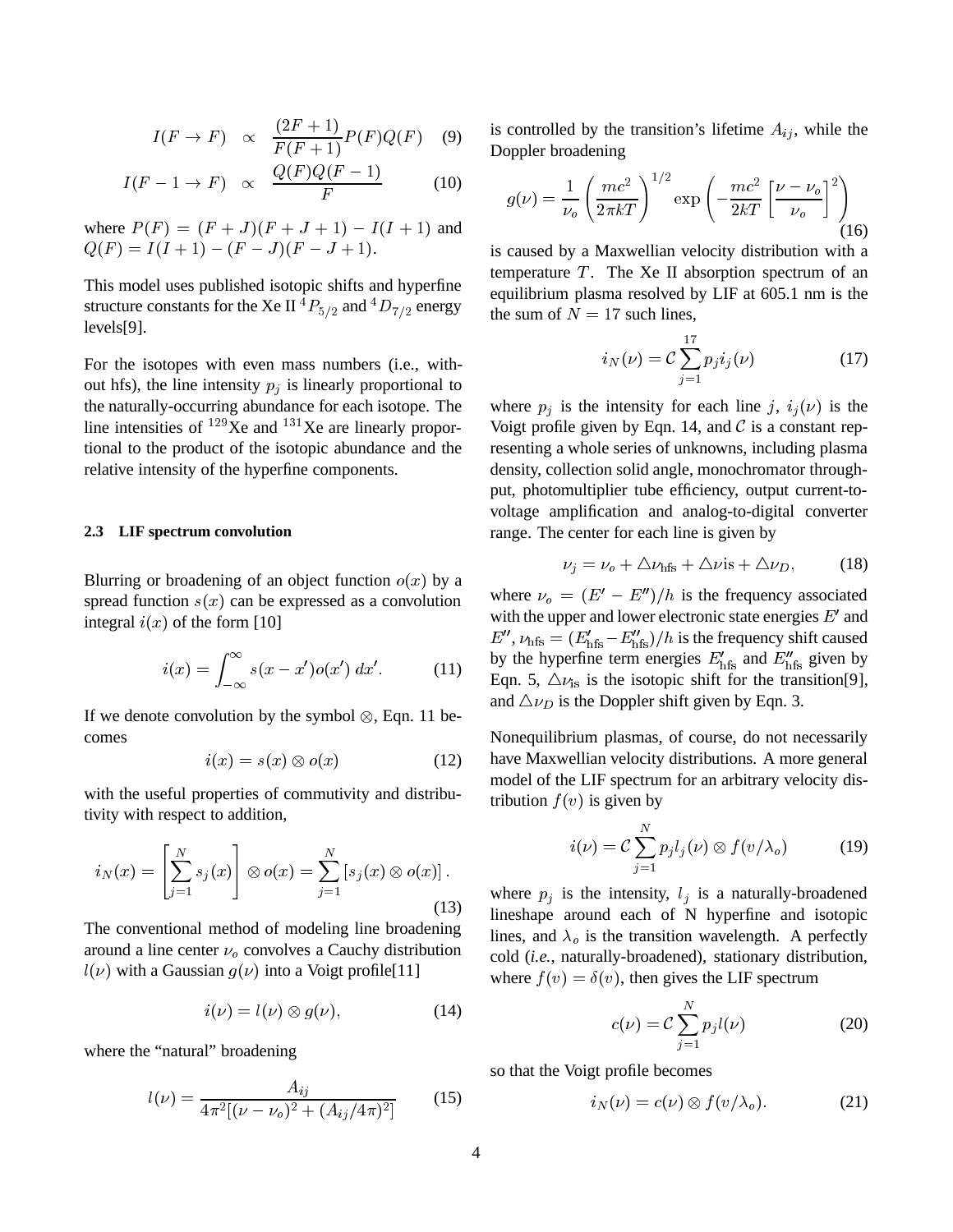#### **2.4 Deconvolution**

Given the Fourier transforms  $S(\omega)$  and  $O(\omega)$  of the object and spread functions  $o(x)$  and  $s(x)$ , the convolution theorem states that the convolution

$$
i(x) = s(x) \otimes o(x) \tag{22}
$$

is equivalent to the product

$$
I(\omega) = S(\omega)O(\omega) \tag{23}
$$

where  $I(\omega)$  is the Fourier transform of  $i(x)$ . If we define the Fourier transform pairs

$$
C(\tau) \quad \Longleftrightarrow \quad c(\nu) \tag{24}
$$

$$
F(\tau) \stackrel{\text{F.T.}}{\iff} f(v/\lambda_o) \tag{25}
$$

$$
I(\tau) \quad \stackrel{\text{F-I.}}{\iff} \quad i_N(\nu) \tag{26}
$$

for the atomic line structure and velocity distribution functions, then the convolution theorem implies that

$$
F(\tau) = I(\tau) / C(\tau). \tag{27}
$$

The one-dimensional velocity distribution along the beam propagation direction is proportional to the inverse Fourier transform,  $\mathcal{F}^{-1}$ , of  $F(\tau)$ , converted from frequency space to velocity space:

$$
f(v/\lambda_o) = \mathcal{F}^{-1}\left\{I(\tau)/C(\tau)\right\}.
$$
 (28)

#### **2.5 Filtering and forced positivity**

Deconvolution methods tend to preferentially amplify high-frequency noise[10], as shown in Fig. 3(a). Lowpass filtering of the deconvolved velocity distribution with a Gaussian function returns a smoother signal without artificially-induced ringing; the passband limit can be readily adjusted to avoid excess smoothing.

The resulting function, while much less noisy, still has negative components. Since velocity distributions are positive by definition, a positivity forcing function

$$
p[f(v)] = \frac{f(v) + \sqrt{f(v)^2 + \epsilon}}{2} \tag{29}
$$

is needed, where  $\epsilon$  is a user-defined small positive number. Figure 3(b) shows how this function smoothly maps the filtered deconvolution to an acceptable approximation of the velocity distribution.



(b) Deconvolution, filtered & forced positive.

Figure 3: Typical velocity distribution  $f(v)$  from stationary plasma in a xenon opto-galvanic cell .

#### **2.6 Maxwellian curve-fitting**

Most of the velocity distribution plots resulting from the deconvolution of our data can be approximated as a single drifting Maxwellian distribution,

$$
f_M(v) = \left(\frac{m}{2\pi kT}\right)^{1/2} \exp\left(-\frac{m[v-u]^2}{2kT}\right) \quad (30)
$$

To accomplish this, we fit data from a user-defined section of the velocity distribution (via a simple linear curve-fit to the log of the data) to a Maxwellian distribution, giving a bulk velocity  $u$  and temperature  $T$  along the beam axis.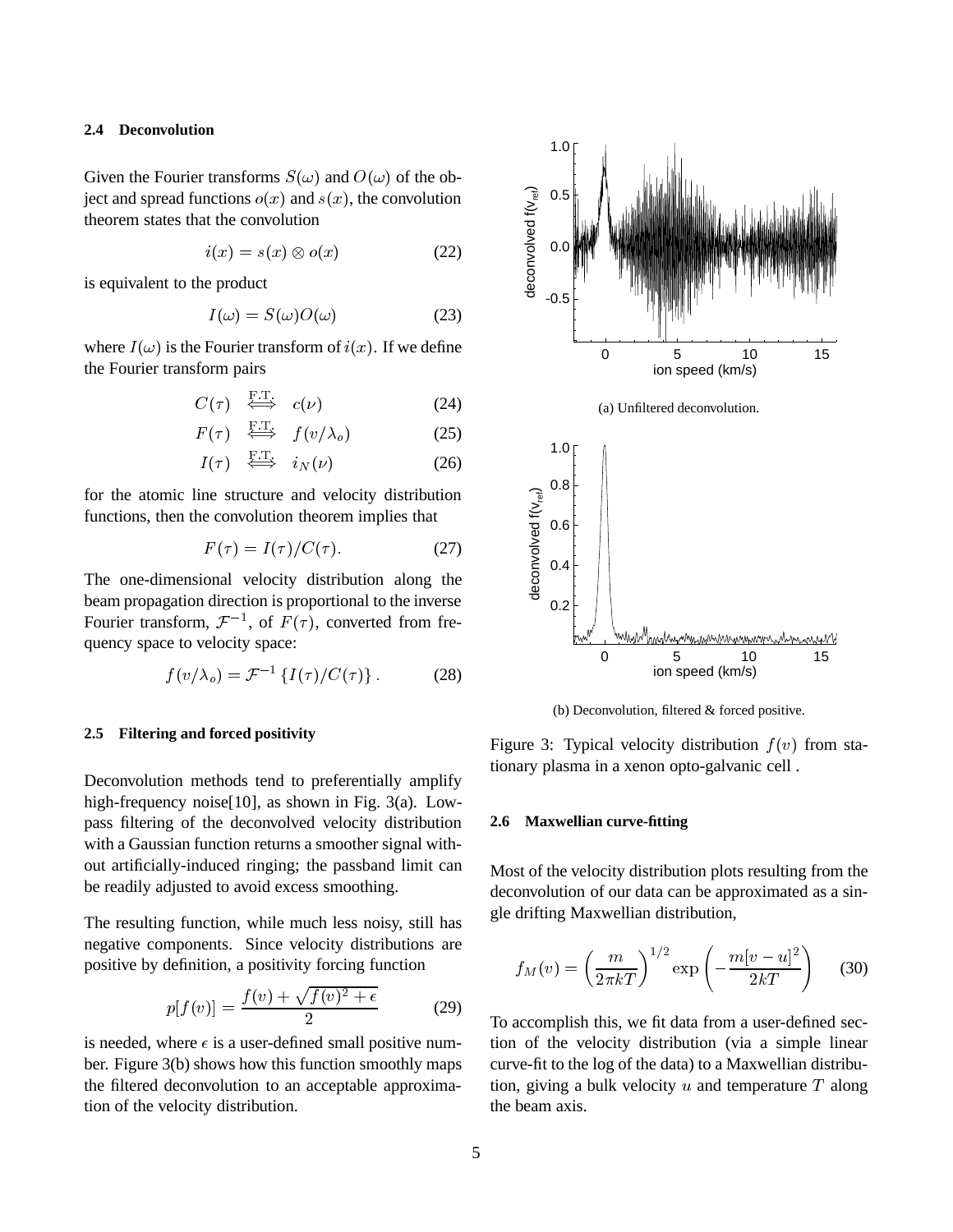Counterflowing plasmas, such as the lateral flow near a Hall thruster's centerline, can be approximated as the sum of two Maxwellian distributions. In this case, data defining each peak were selected for the curve-fitting routine, returning two values of  $u$  and  $T$  for the upwards (positive  $u_z$ ) and downwards (negative  $u_z$ ) populations.

#### **2.7 Kinematic compression**

Collisionless acceleration of an ion beam tends to cool the velocity distribution along the acceleration axis in a process known as kinematic compression[12]. Consider an ion population with an initial bulk velocity  $u_0$  and velocity FWHM of  $\triangle u_0$ . A steady potential drop U will accelerate ions at the FWHM points of a distribution to

$$
u_p = \sqrt{\left(u_0 + \frac{\Delta u_0}{2}\right)^2 + \frac{2eU}{m}} \qquad (31)
$$

$$
u_m = \sqrt{\left(u_0 - \frac{\Delta u_0}{2}\right)^2 + \frac{2eU}{m}} \qquad (32)
$$

so that the FWHM of the accelerated beam is

$$
\Delta u_1 = u_p - u_m. \tag{33}
$$

Since  $\Delta u_0 = 2\sqrt{2 \ln 2 kT_0/m}$  and  $\Delta u_1 = mc_0$  600  $2\sqrt{2 \ln 2 kT_1/m}$ , the ratio of the final axial temperature to the initial axial temperature becomes

$$
\frac{T_1}{T_0} = \left(\frac{\Delta u_1}{\Delta u_0}\right)^2\tag{34}
$$

if the acceleration is collisionless and steady-state. If the ion temperature data follow the trend of Eqn. 34, we can conclude that these assumptions are supported.

## **3 Apparatus and Procedure**

#### **3.1 Thruster**

Figure 4 shows the P5, a 5 kW class Hall thruster developed for research at the University of Michigan in conjunction with the Air Force Rocket Laboratory. Performance and probe testing[13] demonstrated performance levels and operating conditions consistent with thrusters under commercial development.



Figure 4: Photograph of the P5 Hall effect thruster.

Thruster power was provided by laboratory power supplies. The main discharge was supplied by a Sorensen DCR 600-16T. The electromagnets were powered separately, the inner by a Kikusui PAD 55-10L and the outer by a Sorensen DCS 33-33. The cathode heater was a Kepco ATE36-30M, and the igniter was a custom-built high-voltage ignition supply. The thruster discharge circuit was electrically isolated during operation. A filter consisting of 1.3  $\Omega$  equivalent resistance in series with the discharge current and a 95  $\mu$ F capacitor in parallel was used to damp out thruster oscillations.

The annular discharge channel is 2.54 cm wide and is on a 7.37 cm radius. We moved the cathode, normally mounted directly above the thruster centerline, to a position roughly 45 degrees from vertical to avoid interference with the LIF optics. Table 1 gives the thruster operating conditions used in this study. Discharge voltage was held constant within the power supply measurement precision during each test. The anode and cathode flow rate settings also remained constant. The run-torun variation of discharge current was less than 10%, while the day-to-day variation of cathode floating potential was less than 2%.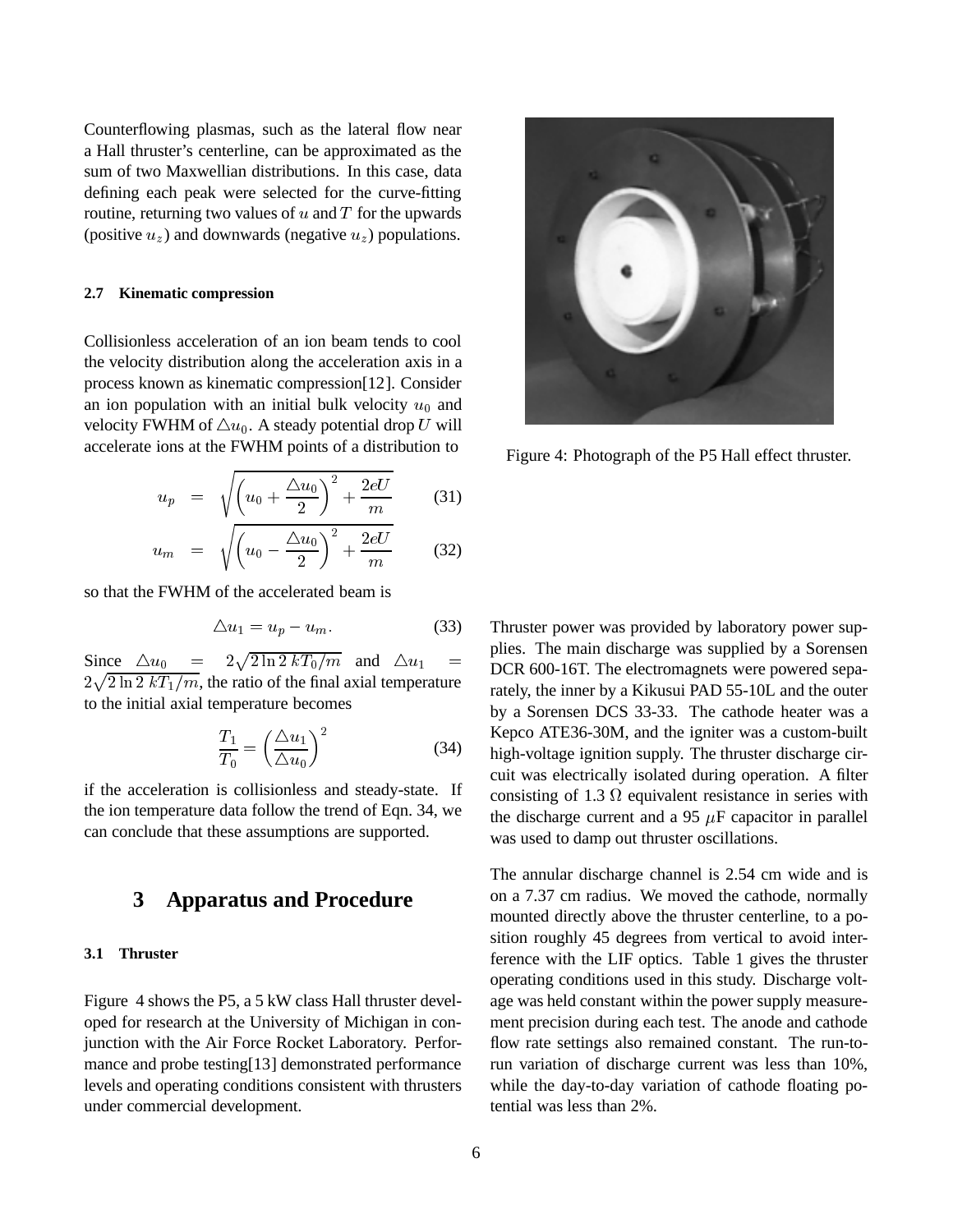|  |  |  | Table 1: P5 operating conditions. |
|--|--|--|-----------------------------------|
|--|--|--|-----------------------------------|

|                   | $1.6$ kW | $3.0$ kW | units      |
|-------------------|----------|----------|------------|
| Discharge voltage | 300.1    | 300.1    | V          |
| Anode potential   | 277.0    | 271.9    | V          |
| Cathode potential | $-23.1$  | $-28.2$  | V          |
| Discharge current | 5.30     | 10.40    | A          |
| Anode flow rate   | 61.0     | 114.0    | sccm       |
| Cathode flow rate | 6.00     | 6.00     | sccm       |
| Facility pressure | 55       | 9.7      | $\mu$ Torr |

#### **3.2 Facility**

Tests were performed in the  $\phi$ 6  $\times$  9 m LVTF. Four of the seven available CVI Model TM-1200 Re-Entrant Cryopumps, each surrounded by a liquid nitrogen baffle, provided a xenon pumping speed measured at 140,000 l/s with a base pressure of less than  $2 \times 10^{-7}$  Torr. Propellant flow was controlled by two MKS Model 1100 Flow Controllers.

The P5 was positioned on a probe table, which allowed two degrees of freedom over about a meter in each direction. Though a rotational stage mounted on the probe table allowed the thruster to be slewed through  $180^\circ$ , laser problems terminated tests before lateral-injection tests could be performed. All three translation stages were computer-controlled, with locational resolution on the order of 0.025 cm and angular resolution on the order of 0.1 degree.

#### **3.3 Laser and Optics**

An argon-ion pumped Coherent dye laser (899-29 model) using Rhodamine-6G dye provided 350–450 mW at 605 nm. The laser wavelength was scanned over a 0.012 to 0.060 nm range (10 to 50 GHz) in 0.061 pm (50 MHz) increments. The scanning and the synchronized data collection were computer-controlled.

The laser and optics shown schematically in Fig. 5 were located in a controlled atmosphere/low-dust enclosure. Because of the large natural fluorescence at 529 nm, we chopped the laser beam at 1580 Hz to phase-lock the LIF signal. A beam splitter downstream of the chop-



Figure 5: Laser division and modulation.

per sent about 8 percent of the beam through the center of a Hamamatsu hollow-cathode opto-galvanic cell filled with a Xe-Ne gas mixture. A 250 V discharge across this opto-galvanic cell gave a strong Xe II signal, collected by a Chromex 500is monochromator with a Hamamatsu 928 photo-multiplier tube (PMT). Deconvolution of this signal, as shown in Fig. 3(b), provided a stationary reference for the distributions extracted from plume LIF.

Figure 6(a) shows the LVTF beam handling setup. A three-prism periscope system, shown in Fig. 6(b), sent the beam through a focusing telescope parallel to the thruster axis, reducing the beam diameter (which had grown to approximately 2.0 cm over the 12 m path length) to less than 1 mm. An enclosure with antireflection (AR) coated windows protected the beamturning prisms and focusing telescope from sputtering deposition and erosion. A focus tube between the telescope elements provided axial adjustment of the laser focus. A  $\phi$ 1 mm diameter steel T-pin, centered on the downstream face of the thruster, facilitated laser alignment. After placing the laser focal volume on the pin head, we adjusted the collection lens, sending a collimated beam of scattered light through the LVTF window.

Two separate AR windows protected the  $\phi$ 100 mm,  $f/2.5$  collection lens. The collimated fluorescence from the thruster plume was focused by a  $\phi$ 100 mm, f /5 lens onto a Spex H-10 monochromator with a Hamamatsu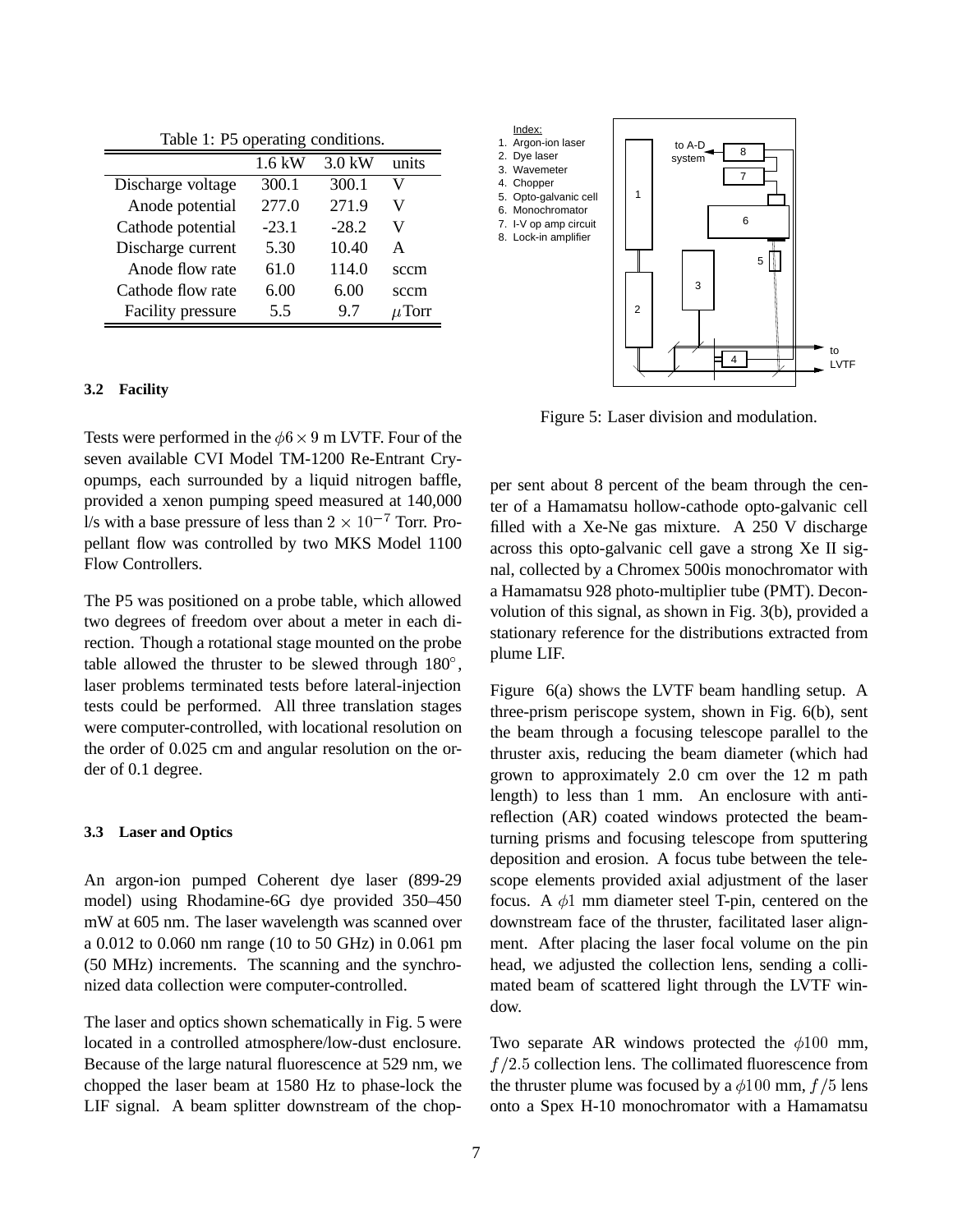

(a) Looking upstream (north) from behind thruster.



(b) Looking west.

Figure 6: Laser beam delivery and fluorescence collection optics schematic.

928 PMT. Stanford SR810 and SR850 DSP lock-in amplifiers, using a 1-second time constant, isolated the fluorescence components of these signals.

Between experiments, we brought up the LVTF to atmospheric pressure and inspected all in-chamber optics. AR windows were cleaned or replaced, as necessary. We then confirmed thruster continuity, realigned the optics and evacuated the LVTF.

The laser focal point inevitably shifted during chamber evacuation. By orienting the T-pin so that the its head's long axis was vertical, we were able to recover alignment of the laser and collection train focal points by lateral translation of the thruster and vertical translation of the H10 monochromator.

The Coherent 899-29 laser's Autoscan software collected and matched laser wavelength to the corresponding lock-in output. A scan rate of 60 s/10 GHz proved sufficiently slow to ensure a reasonable signal-to-noise ratio in most cases. For noisier signals, we collected several scans at the same scan rate, passed them through a Chauvenet's criterion[14] rejection filter, and averaged them into a single, smoother scan.

# **4 Results**

We took three sets of data at 1.6 kW and 3.0 kW operating conditions. The first was an axial sweep from 50 cm to 0.05 cm downstream of the thruster exit plane along the P5 discharge channel axis (7.37 cm outboard of the thruster axis). The second was a 2 cm lateral sweep across the discharge channel, 1 mm downstream of the thruster exit plane. The third was an axial sweep from 5 cm to 50 cm downstream of the thruster exit plane along the thruster centerline.

Several checks for saturation and power broadening, made by inserting a neutral density filter upstream of the beam splitter, showed no systematic decrease in effective ion temperature.

#### **4.1 Axial sweep along discharge centerline**

Figure 7 shows a typical axial velocity distribution taken downstream of the discharge channel. The solid line is the deconvolved distribution, while the dashed line is a Maxwellian curve-fit to a user-defined area within the major peak. This distribution is typical of most taken downstream of the discharge channel. Repeat runs and extended laser frequency sweeps failed to pick up significant secondary populations in all but one case, shown in Fig. 8. Chauvenet-filtered averaging of four successive LIF spectra at this point ensured that this peak was not random noise.

Figures 9(a) and 9(b) show the axial variation of ion axial velocity along the P5 discharge channel axis, 7.37 cm outboard of the thruster axis. The axial velocity precision error[14] was less than 0.5% at 1.6 kW, and less than 1.0% at 3.0 kW. At 20 cm downstream of the exit plane, axial velocity hit a maximum of 18.7 km/s at 1.6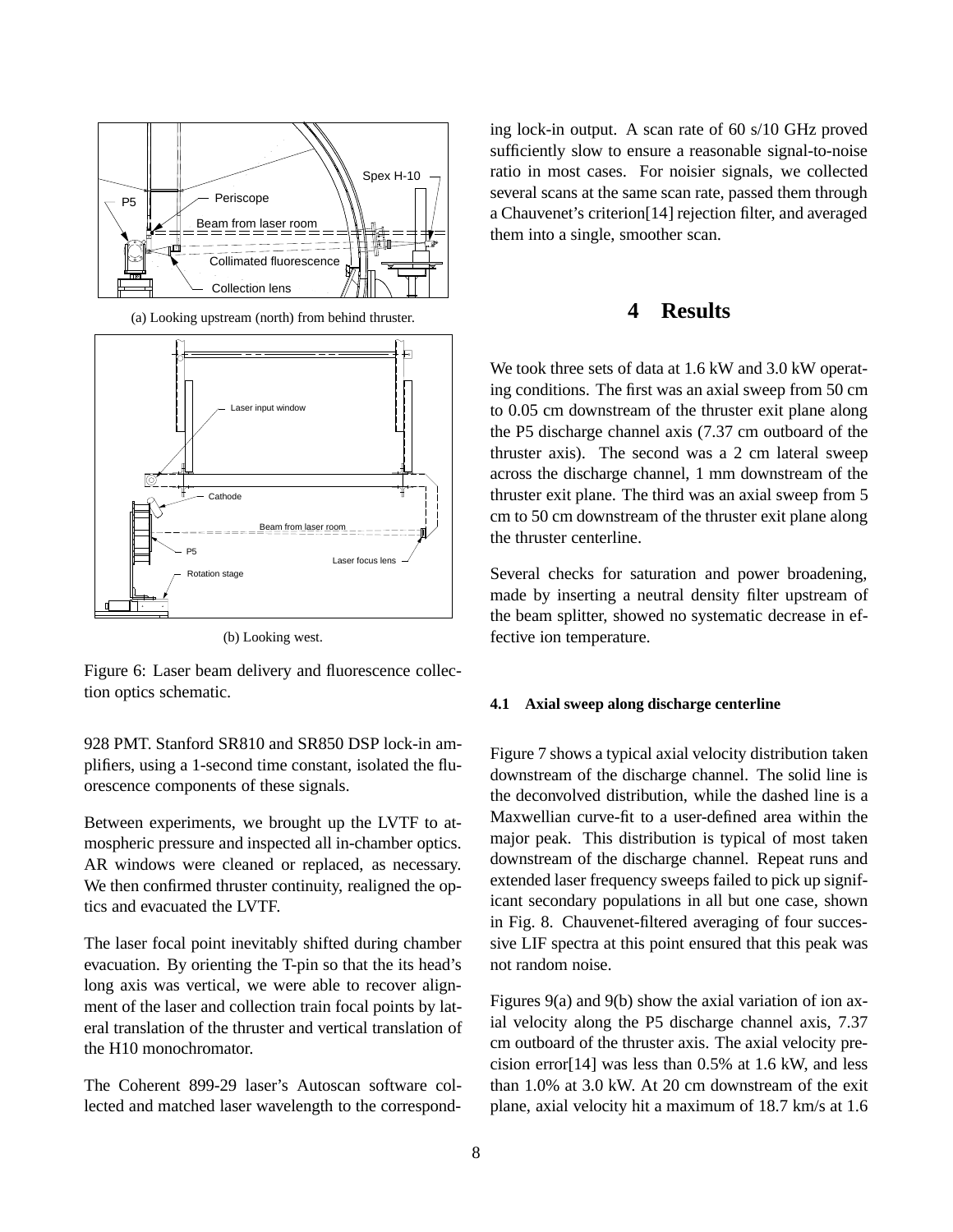

Figure 7: Deconvolved  $f(v)$  (solid) & Maxwellian curve-fit (dashed) at  $1.6$  kW,  $(x, y) = (50, 7.37)$  cm.

kW. Figure 8 shows how a significant secondary population with a velocity of 15.0 km/s occurred at this point. The axial velocity at 3.0 kW also reached its maximum (18.7 km/s) at  $x = 20$  cm, but no secondary population appears in the velocity distribution there.

Figures 10(a) and 10(b) show the same data in terms of axial energy. At 1.6 kW, axial energy rose from 133 V at  $x = 5$  mm to 239 V at  $x = 20$  cm, while it rose from 124 V to 237 V over the same range at 3.0 kW. Measurements at  $x = 35$  cm and  $x = 50$  cm showed a slight deceleration, so that by  $x = 50$  cm, the axial energy had dropped to 227 V at 1.6 kW and 225 V at



Figure 8: Twin-peaked distribution at 1.6 kW,  $(x, y) =$ (20., 7.37) cm.



Figure 9: Axial ion velocity vs. axial position along P5 discharge centerline ( $y = 7.37$  cm).

### 3.0 kW.

Figures 11(a) and 11(b) show the variation of ion axial temperature along the P5 discharge channel axis. The temperature trend at 1.6 kW roughly mirrors the velocity trend; *i.e.*, the minimum temperature (0.42 eV) is at the point of maximum velocity, while the temperature maxima are at the beginning (0.80 eV) and end (0.88 eV) of the sweep. This roughly follows the kinematic compression trend predicted by Eqn. 34. The temperature trend at 3.0 kW was more difficult to follow, but appears more-or-less linear with  $\ln(x)$ , rising from 0.74 eV near the exit plane to 1.68 eV at the end of the sweep. The predicted kinematic compression, if at all applicable, fails to appear past  $x = 1.0$  cm. The precision error in axial temperature was considerably higher than the velocity precision error, with most points lying within a 20% uncertainty band at 1.6 kW and a 40% uncertainty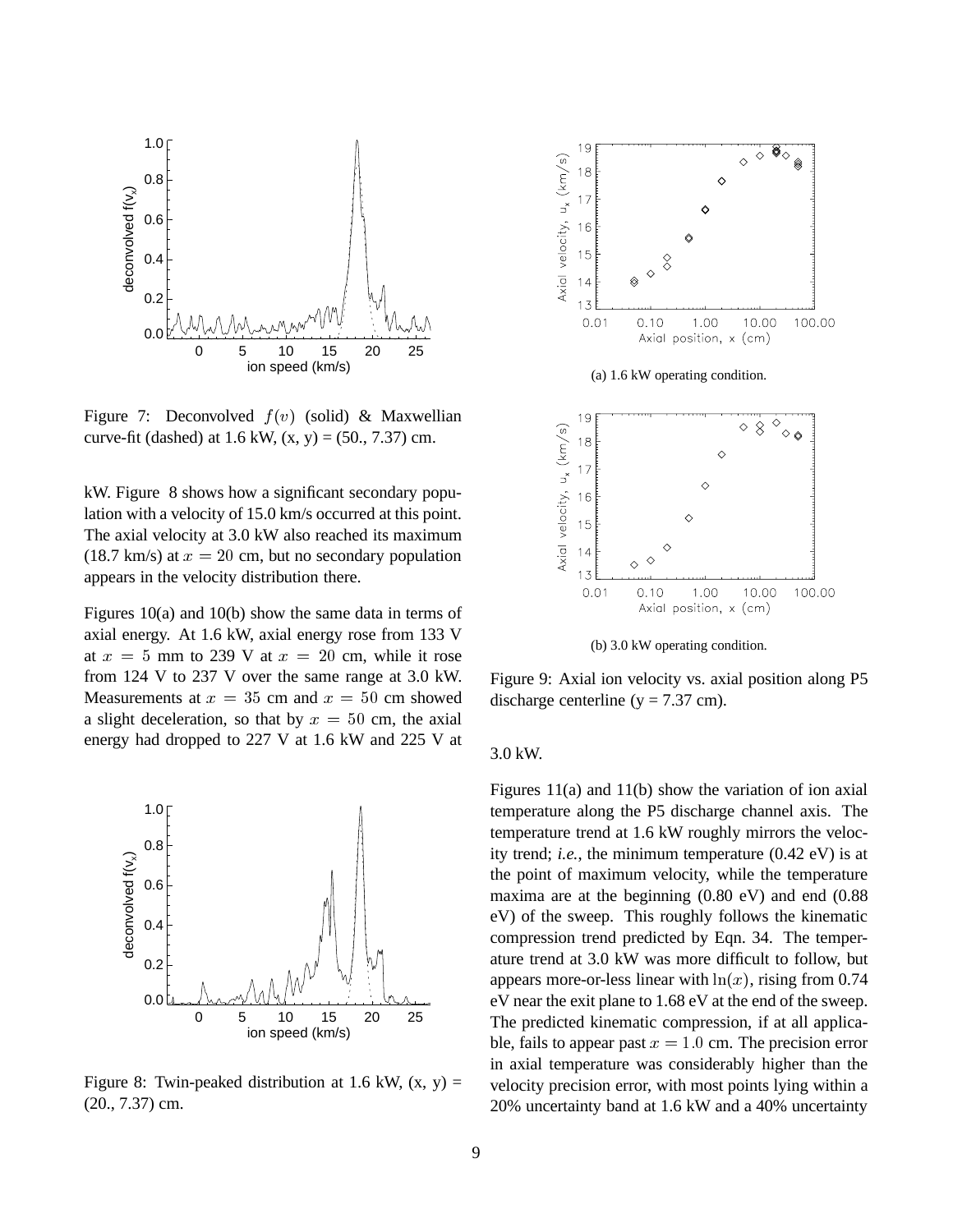

(b) 3.0 kW operating condition.

Figure 10: Axial ion energy vs. axial position along P5 discharge centerline ( $y = 7.37$  cm).

band at 3.0 kW.

#### **4.2 Lateral sweep across discharge**

Figures 12(a) and 12(b) show the lateral variation of ion axial velocity along a plane 1 mm downstream of the P5 discharge channel axis. At both operating conditions, the minimum velocity is along the discharge channel centerline, with higher axial velocities at both edges of the discharge. The lateral profile at 1.6 kW ranged from 14.2 km/s to 14.7 km/s, with a precision error within 1.5%. The lateral profile at 3.0 kW is an unusually smooth, nearly parabolic curve from 13.7 km/s to 14.1 km/s, with precision error well below 0.02%.

Figures 13(a) and 13(b) show the variation of ion axial temperature along a plane 1 mm downstream of the



(b) 3.0 kW operating condition.

Figure 11: Axial ion temperature vs. axial position along P5 discharge centerline ( $y = 7.37$  cm). Dashed line shows predicted kinematic compression.

P5 discharge channel axis. No clear trend is visible in the 1.6 kW data, while the 3.0 kW trend is largely flat around 0.72 eV.

#### **4.3 Axial sweep along thruster centerline**

Figures 14(a) and 14(b) show reconstructions of the two-dimensional velocity distribution  $f(v_x, v_z)$  directly downstream of the P5 centerline at 10 cm and 50 cm. These reconstructions are based on an assumption of statistical independance of the axial and vertical distributions,

$$
f(v_x, v_z) = f_x(v_x) f_z(v_z) \tag{35}
$$

where the vertical distributions are taken from recent (unpublished) multiplex LIF measurements of the P5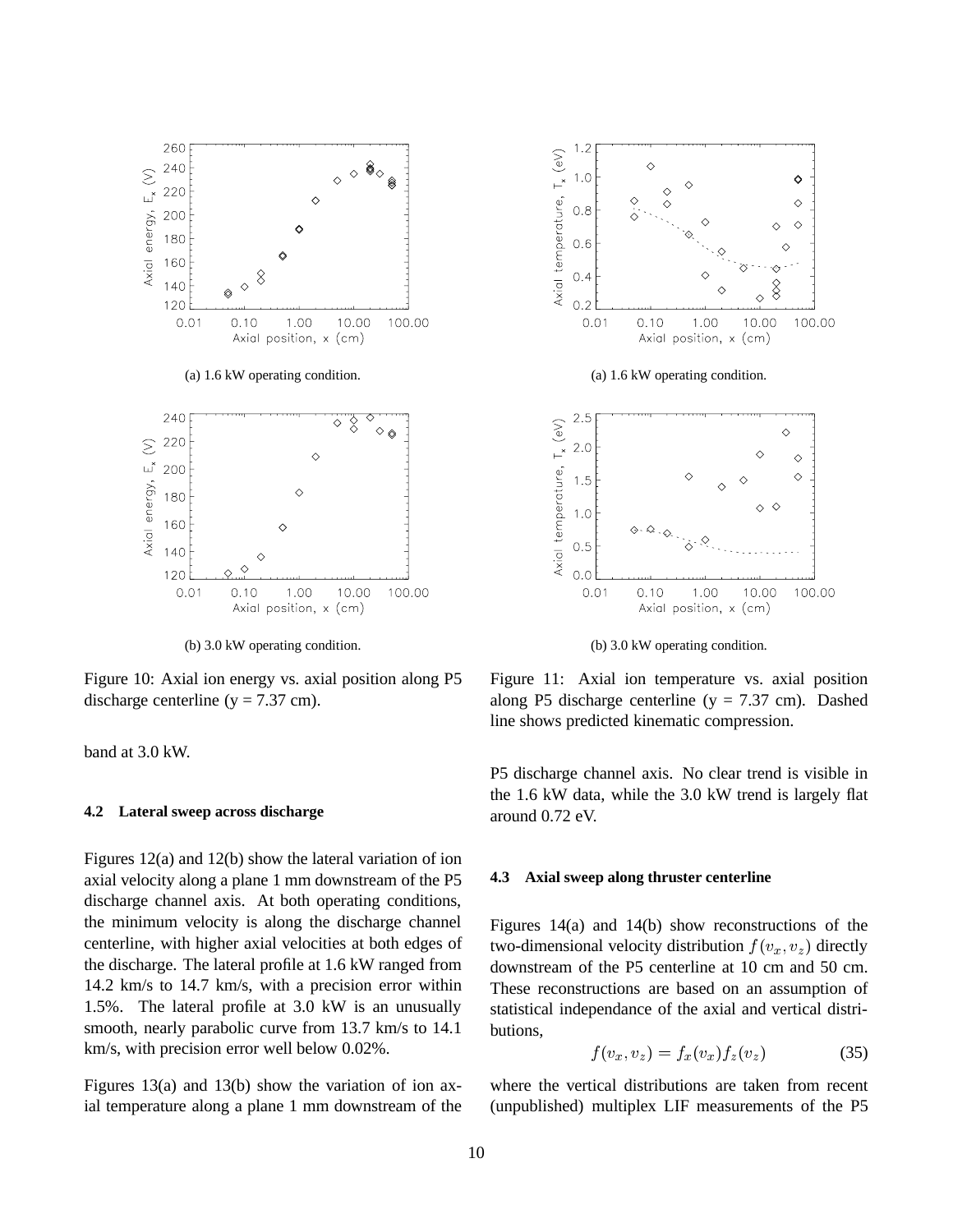

(b) 3.0 kW operating condition.

Figure 12: Axial ion velocity vs. lateral position 1 mm downstream of P5 discharge  $(x = 0.1$  cm).

plume at 3.0 kW.

The  $x = 10$  cm reconstruction in Figure 14(a) shows counterflowing plasmas with a mean axial velocity of 15.2 km/s. The upward-flowing peak is at a vertical velocity of 8.5 km/s, while the downward-flowing peak is at a vertical velocity of -7.4 km/s. A significant portion of the distribution is spread out between the two peaks;  $f(v_x, v_z)$  is 38% of its maximum value at the saddle point,  $(v_x, v_z) = (15.2, -2.6)$  km/s. The vertical asymmetry in the distribution is slight, and may reflect a slight misalignment of the vertical beam with the <sup>z</sup>-axis.

The  $x = 50$  cm reconstruction in Figure 14(b) shows counterflowing plasmas with a mean axial velocity of 18.2 km/s. The upward-flowing peak is at a vertical velocity of 1.8 km/s, while the downward-flowing peak is



(b) 3.0 kW operating condition.

Figure 13: Axial ion temperature vs. lateral position 1 mm downstream of P5 discharge  $(x = 0.1$  cm).

at a vertical velocity of -2.0 km/s. A significant portion of the distribution remains spread out between the two peaks, with  $f(v_x, v_z) = 43\%$  of the maximum at the saddle point,  $(v_x, v_z) = (18.2, -0.9)$  km/s. As before, the upwards population is slightly larger, which tends to confirm a slight misalignment of the vertical beam with the <sup>z</sup>-axis.

Figures 15(a) and 15(b) show the axial variation of ion axial velocity along the thruster axis. Here, the velocity increase monotonically with distance.

Figures 16(a) and 16(b) show the variation of ion axial temperature along the P5 discharge channel axis.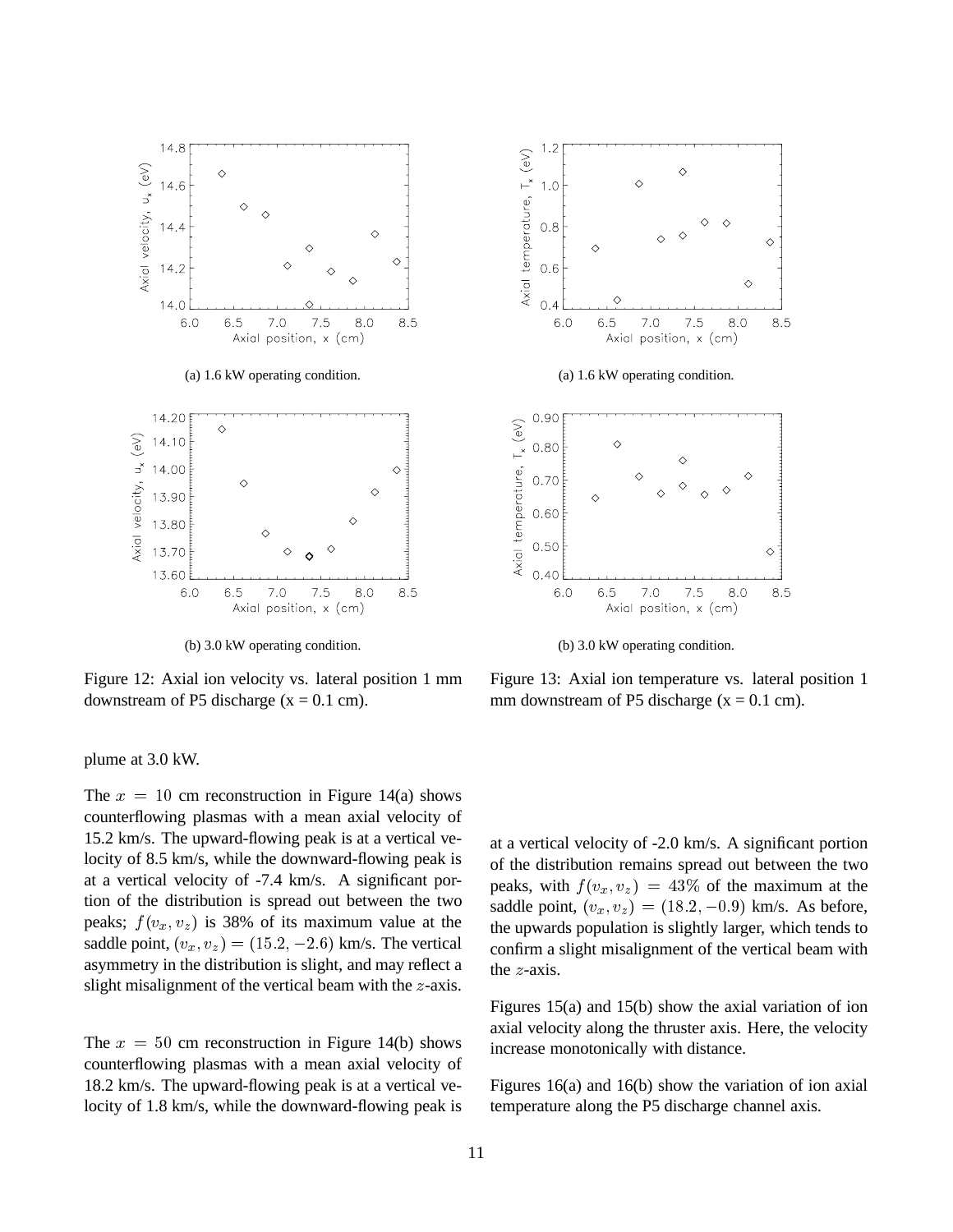

Figure 14: Two-dimensional velocity distribution  $f(v_x, v_z)$  downstream of P5 centerline, normalized so  $f \le 1.0$ . Contour lines are at  $f = [0.1, 0.2, \ldots 0.9]$ .

# **5 Discussion**

Previous multiplex LIF measurements by Williams[6] of the P5 plume indicated axial ion velocities at  $x = 10$ cm on the discharge chamber centerline of 16.0 km/s at 1.6 kW and 17.0 km/s at 3.0 kW. A check run at 3.0 kW during recent (unpublished) multiplex LIF measurements of the P5 plume returned an axial ion velocity at the same location of 20.12 km/s. These values neatly straddle the speed measured by axial-injection LIF, while the  $\pm 16\%$  error band implied by the multiplex values is within the 20% uncertainty caused by a stackup of 2% uncertainties in angle and bulk velocity.

Haas[13] reported a P5 specific impulse of 1580 s at 1.6 kW and 1670 s at 3.0 kW. Adjusted for the ratio of anode flow rate to total flow rate, this corresponds to expected axial velocities of 17.0 km/s at 1.6 kW and 17.2 kW at 3.0 kW. These values are 9.2% and 7.9% lower than the maximum axial velocities measured by direct-injection LIF, but match the axial velocity in the region 1 to 2 cm cm downstream of the thruster exit plane.

Williams[6] noted a 90 V increase in axial ion energy downstream of the P5 discharge. The "near-field" range



(b) 3.0 kW operating condition.

Figure 15: Axial ion velocity vs. axial position along P5 centerline ( $y = 0$  cm).

covered in that study, however, stopped 10 cm downstream of the exit plane, missing the point of maximum velocity and the subsequent deceleration. Subsequent plasma potential measurements by Haas[15] showed an 85 V drop in plasma potential from  $x = 0$  to  $x = 10$ cm at 1.6 kW, which is 16% less than the 101 V increase in ion axial energy we measured over the same range. Though the inherently intrusive nature of probebased diagnostics might account for the 16 V difference in results, a more sophisticated hypothesis is that ions arriving at an interrogation point on the discharge channel centerline do not originate on that same centerline. Future lateral-injection LIF of the P5 plume will test this hypothesis.

Cedolin[4] also noted increasing axial velocity downstream of the Stanford 260 mW Hall thruster discharge, as well as a "levelling off" around 3.0 cm downstream;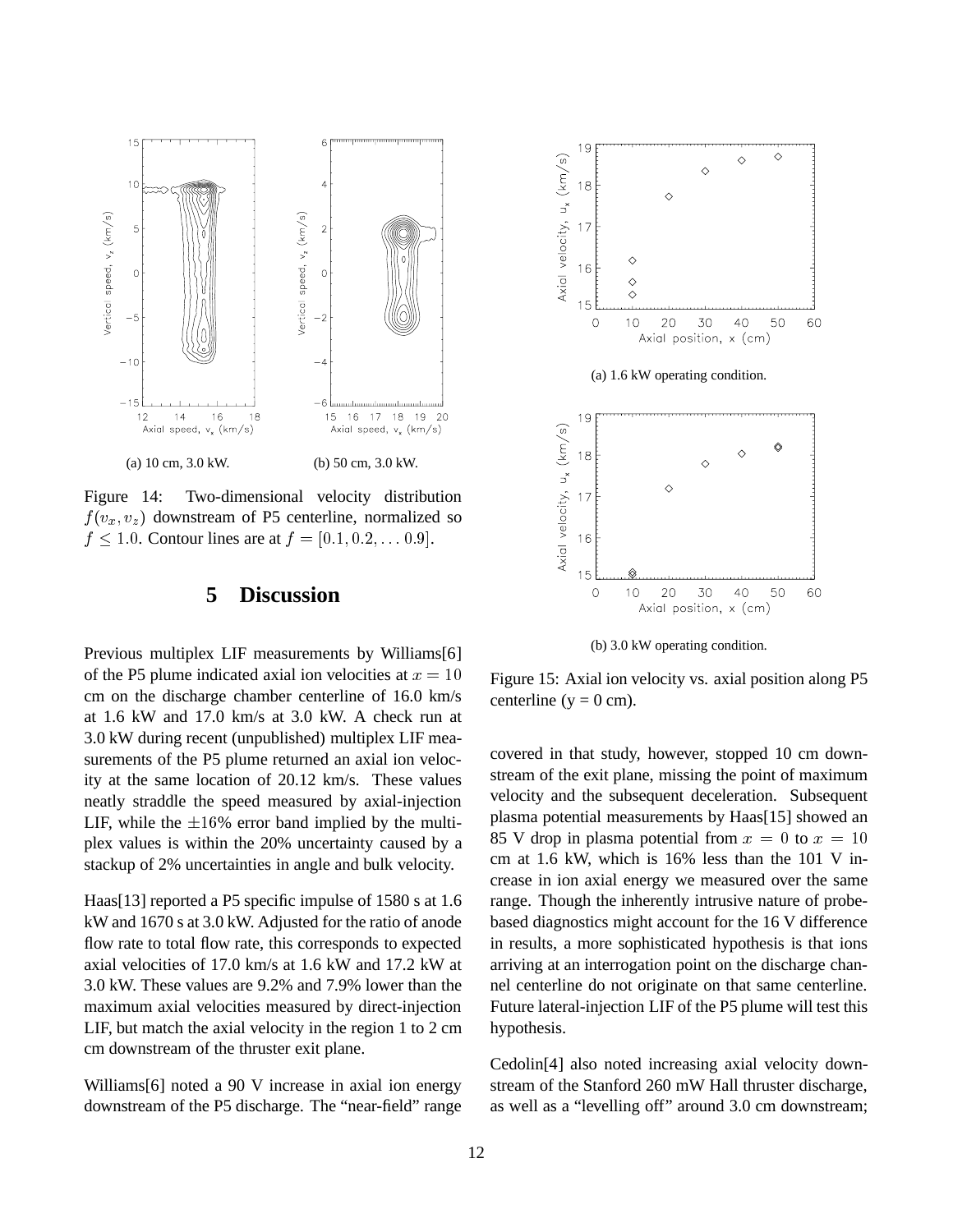

(b) 3.0 kW operating condition.

Figure 16: Axial ion temperature vs. axial position along P5 centerline ( $y = 0$  cm).

unfortunately, this study also failed to note any deceleration in the remaining 1.0 cm of the survey. The loss of axial velocity downstream of  $x = 20$  cm is probably not caused by ion-neutral collisions; the mean free path (MFP) for Xe II - Xe I elastic collisions at these conditions is almost 30 m, while the Xe II - Xe I charge exchange (CEX) MFP is 11 m. Ion-ion elastic collisions, with a MFP of 60 cm, are a more likely cause of the perceived velocity loss. The sudden departure of the axial temperature profile from the predicted kinematic compression trend at  $x = 20$  cm lends credence to the collisional hypothesis. Future lateral sweeps at this location, and possibly testing at lower base pressures, will shed more light on this effect.

The centerline velocity distribution peaks shown in Fig. 14(a) and 14(b) are consistent with collisionless expansion from an annular discharge. Electric field effects downstream of the exit plane are not negligible; not only do the bulk velocity vectors fail to line up on position vectors from the discharge, but the velocity magnitude of the peaks rises from 17.1 km/s at 10 cm to 18.3 km/s at 50 cm. The portion of the distribution between peaks, which we will call the "mixing population," is especially interesting, as ions with very low vertical velocity magnitudes cannot follow a straight line from the discharge to the centerline. Though the centerline distributions are likely to be two-stream unstable, it is unclear if this instability is responsible for the mixing population. Future lateral LIF sweeps, combined with ion trajectory simulations, will help explain this portion of the distribution.

By converting velocity distributions deconvolved from LIF spectra to energy space, we can compare our data to existing mass spectrometer data. Figure 17(a) shows a Molecular Beam Mass Spectrometer (MBMS) energy spectrum taken by Gulczinski[16] 10 cm downstream of the discharge channel centerline at 1.6 kW. The MBMS primary peak occurs at an ion energy per unit charge of 260 V, while a second, broader peak occurring at 350 V (approximately 4/3 of the primary peak energy) is a Xe IV population caused by a Xe V - Xe I CEX collision. Figure 17(b) shows an ion energy distribution  $q(E_x)$ , transformed from the deconvolved velocity distribution at the same location by the relation

$$
g(E_x) = \sqrt{\frac{2E_x}{m^3}} f(v).
$$
 (36)

The LIF primary peak occurs at 235 V, with a second, broader peak centered at 270 V. The primary peak widths are quite similar, as should be expected when the axes are properly transformed between velocity and energy space. Both distributions also have a pronounced low-energy tail. The 25 V difference between the primary peak energies may be explained by the 15 V plasma potential measured by Haas[15]; ions falling from this potential into a parallel-plate energy analyzer with grounded entry and exit slits will indicate a higher energy than LIF. Since our LIF scheme can only detect Xe II, the LIF secondary peak is not a direct CEX population, as the only Xe II peaks from CEX distributions occur at integral multiples of the primary peak energy[17]. Since the ion-ion MFP at these conditions is 60 cm, Xe III - Xe II elastic collisions are the most likely explanation for the LIF secondary peak.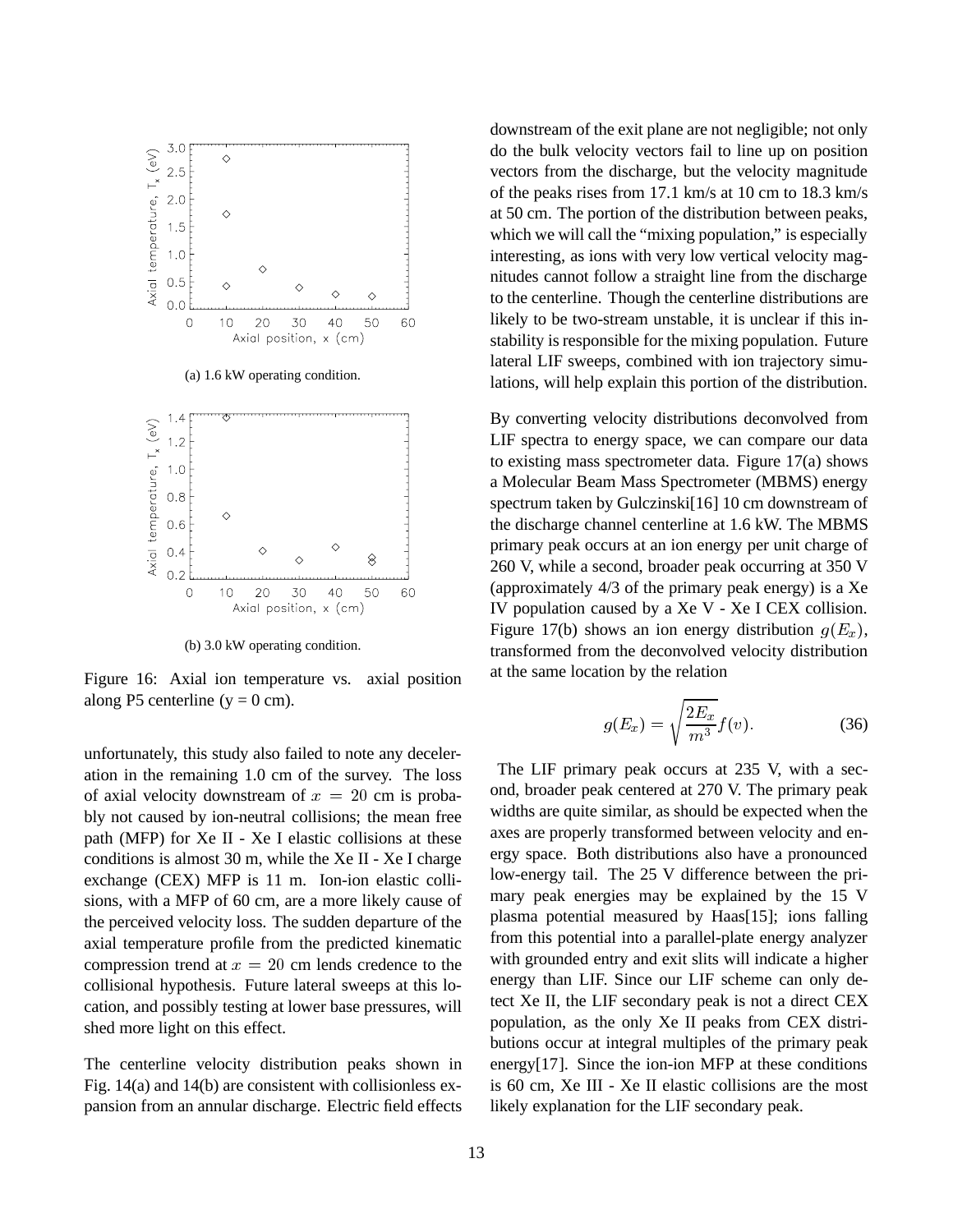

(a) Ion energy distribution from MBMS data.



(b) Ion energy distribution from LIF data.

Figure 17: Energy distributions at 1.6 kW,  $(x, y) = (10,$ , 7.37) cm.

# **6 Conclusions**

The deconvolution of axial-injection LIF spectra has been demonstrated as a viable diagnostic technique for Hall thruster plumes. Axial velocities were measured with less than 2% precision error, while axial temperatures were determined within a 40% error band. Previous multiplex LIF measurements of axial velocity bracketed the values measured by axial-injection LIF, showing both the accuracy of axial-injection LIF and the large error bands inherent in multiplex LIF.

Energy distributions transformed from LIF deconvolutions compared well with MBMS energy distributions at the same location. The primary peaks were shown to have nearly identical widths, while the peak location shift was commensurate with the floating potential at the measurement location.

An acceleration region was shown to extend 20 cm downstream of the P5 exit plane, followed by a deceleration region. Axial temperatures during 1.6 kW operation tended to decrease with increasing axial velocity and increase with decreasing axial velocity, supporting the hypothesis of kinematic compression. No such effect was observed during 3.0 kW operation, where a collisionless model may be less reasonable.

Future investigations of lateral velocity distributions will provide a more complete depiction of the P5 plume. The assumption of statistical independance is untested, and may well be unfounded in Hall thruster plumes; tomographic reconstruction of a full, 180 sweep will allow verification of this assumption. The role of facility pressure on the deceleration zone is also unknown, while extending axial-injection LIF techniques into the discharge channel is a logical progression of the present work. Axial-injection LIF also shows promise for ion engine experiments, as we expect to show in future nearfield plume and discharge chamber characterization of an NSTAR-derivative ion engine.

# **7 Acknowledgements**

This research was supported by the Air Force Office of Scientific Research grants F49620-00-1-0201 and F49620-01-1-0061 (Dr. Mitat Birkan is the contract monitor for both). D.A.H. acknowledges support from the NASA Glenn Research Center via Grant NAG3- 2216, monitored by J. Sovey and M. Domonkos. The authors are greatly appreciative of this support.

We would also like to thank the graduate and undergraduate students at PEPL for their assistance in experimental setup and operation, and the Department's technical support staff for their aid with facility repairs and modifications.